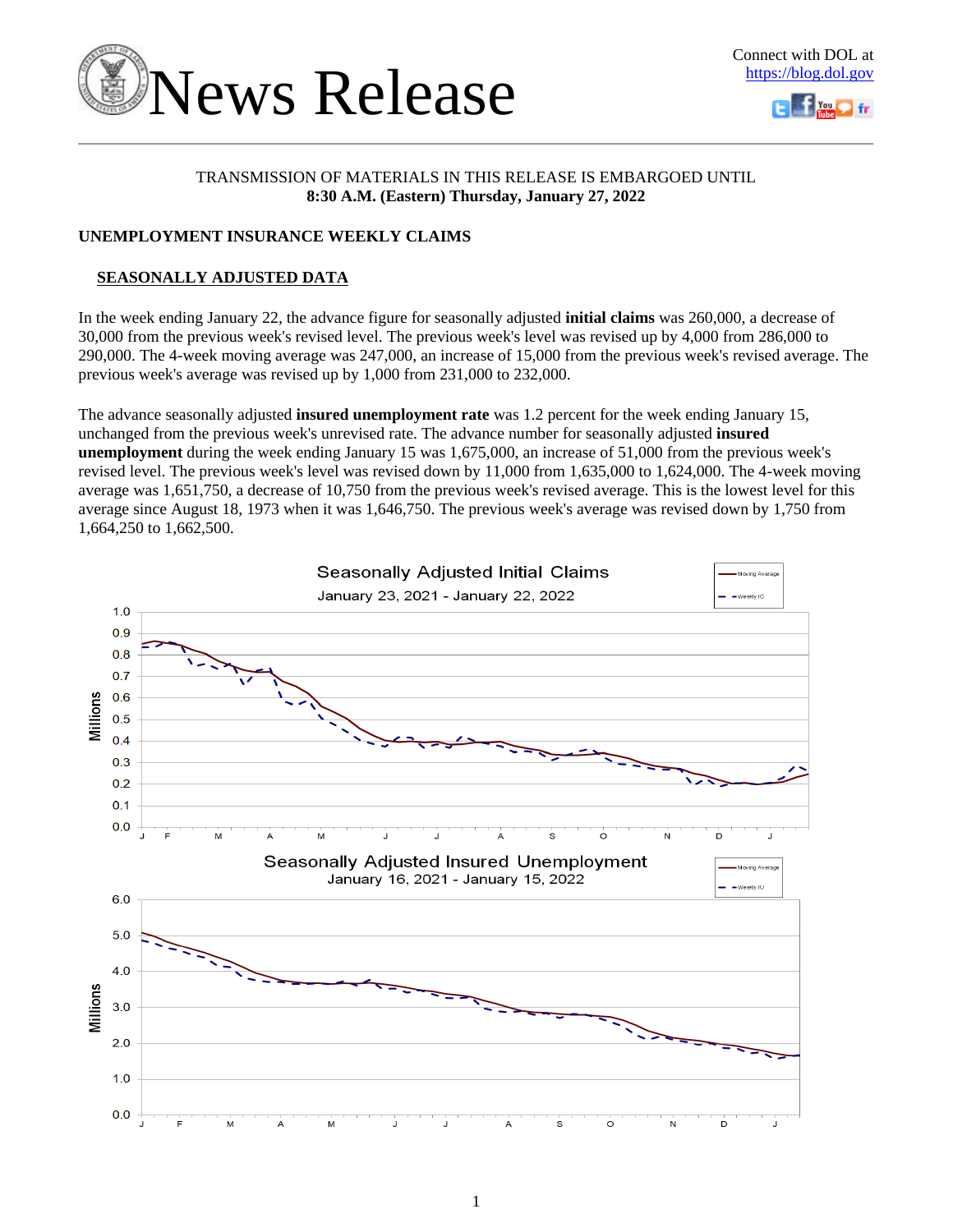#### **UNADJUSTED DATA**

The advance number of actual initial claims under state programs, unadjusted, totaled 267,573 in the week ending January 22, a decrease of 73,357 (or -21.5 percent) from the previous week. The seasonal factors had expected a decrease of 43,282 (or -12.7 percent) from the previous week. There were 840,705 initial claims in the comparable week in 2021.

The advance unadjusted insured unemployment rate was 1.5 percent during the week ending January 15, unchanged from the prior week. The advance unadjusted level of insured unemployment in state programs totaled 2,004,640, a decrease of 60,303 (or -2.9 percent) from the preceding week. The seasonal factors had expected a decrease of 111,254 (or -5.4 percent) from the previous week. A year earlier the rate was 3.7 percent and the volume was 5,218,474.



The total number of continued weeks claimed for benefits in all programs for the week ending January 8 was 2,140,986, an increase of 8,444 from the previous week. There were 19,048,138 weekly claims filed for benefits in all programs in the comparable week in 2021.

During the week ending January 8, Extended Benefits were available in the following 2 states: New Jersey, and New Mexico.

Initial claims for UI benefits filed by former Federal civilian employees totaled 939 in the week ending January 15, a decrease of 539 from the prior week. There were 439 initial claims filed by newly discharged veterans, a decrease of 19 from the preceding week.

There were 10,130 continued weeks claimed filed by former Federal civilian employees the week ending January 8, a decrease of 531 from the previous week. Newly discharged veterans claiming benefits totaled 5,046, an increase of 281 from the prior week.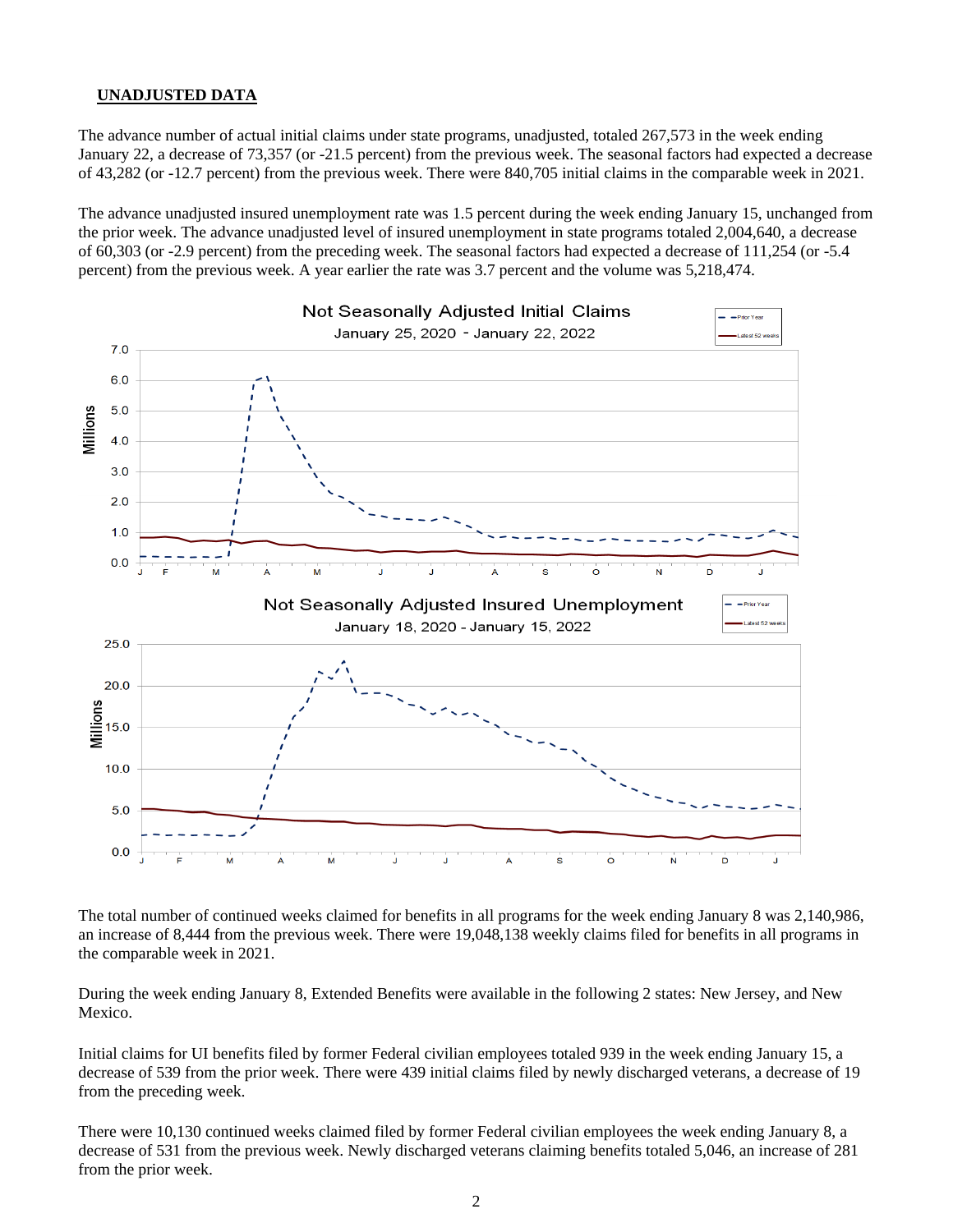The highest insured unemployment rates in the week ending January 8 were in Alaska (3.1), New Jersey (2.7), California (2.6), Minnesota (2.6), Illinois (2.5), Rhode Island (2.5), New York (2.4), Kentucky (2.3), Massachusetts (2.3), Connecticut (2.1), and Puerto Rico (2.1).

The largest increases in initial claims for the week ending January 15 were in California (+805), Kentucky (+527), Puerto Rico (+473), Rhode Island (+464), and Virginia (+406), while the largest decreases were in New York (-13,854), Missouri (-7,098), Washington (-6,016), Michigan (-5,555), and Texas (-4,773).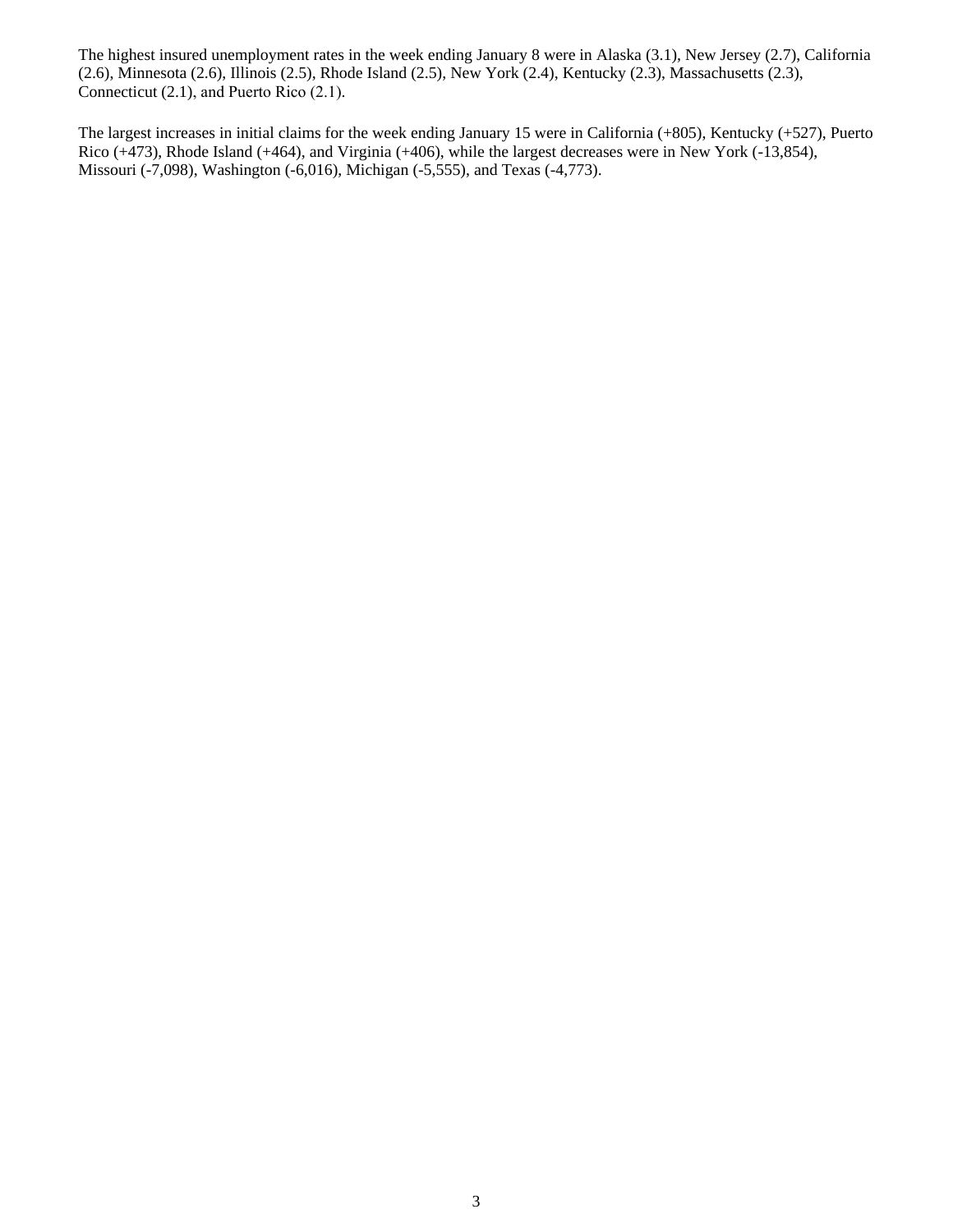# UNEMPLOYMENT INSURANCE DATA FOR REGULAR STATE PROGRAMS

| <b>January 22</b> | <b>January 15</b> | <b>Change</b> | <b>January 8</b> | Prior Year <sup>1</sup> |
|-------------------|-------------------|---------------|------------------|-------------------------|
| 260,000           | 290,000           | $-30,000$     | 231,000          | 836,000                 |
| 267,573           | 340,930           | $-73.357$     | 421.131          | 840,705                 |
| 247,000           | 232,000           | $+15,000$     | 211,000          | 851,750                 |
| <b>January 15</b> | <b>January 8</b>  | <b>Change</b> | <b>January 1</b> | Prior Year <sup>1</sup> |
| 1,675,000         | 1,624,000         | $+51,000$     | 1,555,000        | 4,878,000               |
| 2,004,640         | 2,064,943         | $-60.303$     | 2,053,311        | 5,218,474               |
| 1,651,750         | 1,662,500         | $-10.750$     | 1,720,500        | 5,089,750               |
| 1.2%              | 1.2%              | 0.0           | 1.1%             | 3.4%                    |
| 1.5%              | 1.5%              | 0.0           | 1.5%             | 3.7%                    |
|                   |                   |               |                  |                         |

# INITIAL CLAIMS FILED IN FEDERAL PROGRAMS (UNADJUSTED)<sup>3</sup>

| <b>WEEK ENDING</b>              | January 15 | January 8 | <b>Change</b> | Prior Year <sup>1</sup> |  |
|---------------------------------|------------|-----------|---------------|-------------------------|--|
| Federal Employees (UCFE)        | 939        | 1.478     | -539          | 2.175                   |  |
| Newly Discharged Veterans (UCX) | 439        | 458       | -19           | 1.429                   |  |

CONTINUED WEEKS CLAIMED FILED FOR UI BENEFITS IN ALL PROGRAMS (UNADJUSTED)<sup>3</sup>

| <b>WEEK ENDING</b>                     | <b>January 8</b> | <b>January 1</b> | <b>Change</b> | Prior Year <sup>1</sup> |
|----------------------------------------|------------------|------------------|---------------|-------------------------|
| <b>Regular State</b>                   | 2,060,087        | 2,048,131        | $+11,956$     | 5,442,482               |
| <b>Federal Employees</b>               | 10,130           | 10,661           | $-531$        | 18,066                  |
| <b>Newly Discharged Veterans</b>       | 5,046            | 4.765            | $+281$        | 9,543                   |
| Extended Benefits <sup>4</sup>         | 48,096           | 52,532           | $-4,436$      | 1,505,550               |
| State Additional Benefits <sup>5</sup> | 2,167            | 1.991            | $+176$        | 2,517                   |
| STC / Workshare <sup>6</sup>           | 15,460           | 14,462           | $+998$        | 102,571                 |
| TOTAL <sup>7</sup>                     | 2,140,986        | 2,132,542        | $+8,444$      | 19,048,138              |
|                                        |                  |                  |               |                         |

#### FOOTNOTES

SA - Seasonally Adjusted Data, NSA - Not Seasonally Adjusted Data Continued weeks claimed represent all weeks of benefits claimed during the week being reported, and do not represent weeks claimed by unique individuals.

- 1. Prior year is comparable to most recent data.
- 2. Most recent week used covered employment of 138,088,262 as denominator.
- 3. NOTICE: Ongoing claims for PUA and PEUC are no longer included in this news release. Any ongoing claims for these programs represent activity for periods prior to the programs' expiration on September 6, 2021. Claims activity for these programs will continue to be posted online at[: Weekly Pandemic Program Claims](https://oui.doleta.gov/unemploy/docs/weekly_pandemic_claims.xlsx)
- 4. Information on the EB program can be found here: [EB Program information](https://oui.doleta.gov/unemploy/extenben.asp)
- 5. Some states maintain additional benefit programs for those claimants who exhaust regular benefits, and when applicable, extended benefits. Information on states that participate, and the extent of benefits paid, can be found starting on page 4-4 of this link: [Extensions and Special Programs PDF](https://oui.doleta.gov/unemploy/pdf/uilawcompar/2020/special.pdf#page=4)
- 6. Information on STC/Worksharing can be found starting on page 9-10 of the following link: [Extensions and Special](https://oui.doleta.gov/unemploy/pdf/uilawcompar/2020/special.pdf#page=9)  [Programs PDF](https://oui.doleta.gov/unemploy/pdf/uilawcompar/2020/special.pdf#page=9)
- 7. Prior year total includes PUA and PEUC claims.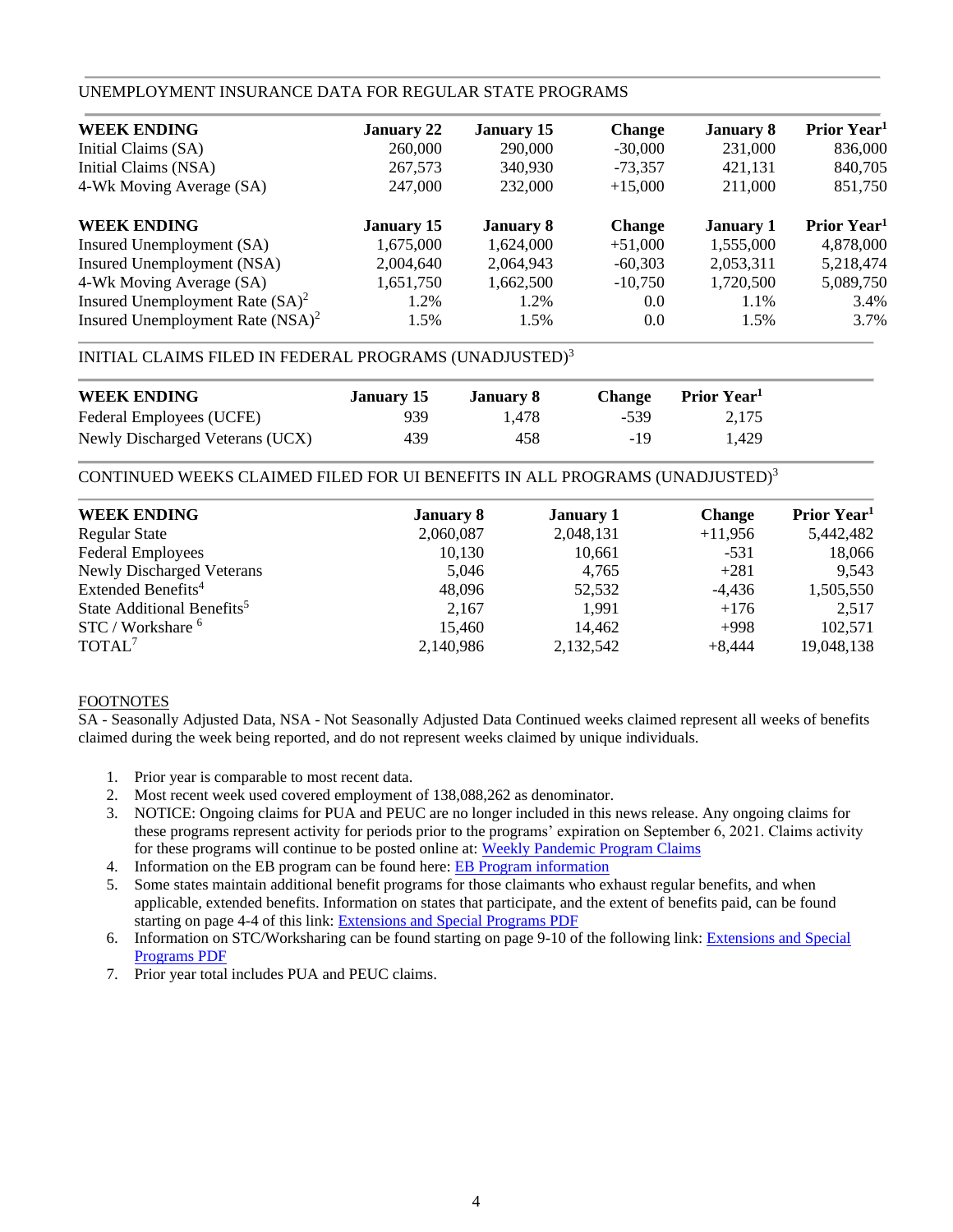# Advance State Claims - Not Seasonally Adjusted

|                      |         | Initial Claims Filed During Week Ended January 22 |                  | Insured Unemployment For Week Ended January 15 |                 |              |  |  |
|----------------------|---------|---------------------------------------------------|------------------|------------------------------------------------|-----------------|--------------|--|--|
| <b>STATE</b>         | Advance | Prior Wk                                          | Change           | Advance                                        | Prior Wk        | Change       |  |  |
| Alabama              | 4,933   | 4,674                                             | 259              | 4,079                                          | 5,804           | $-1,725$     |  |  |
| Alaska               | 1,266   | 1,242                                             | 24               | 8,280                                          | 8,814           | $-534$       |  |  |
| Arizona              | 2,530   | 3,068                                             | $-538$           | 11,572                                         | 13,290          | $-1,718$     |  |  |
| Arkansas             | 1,088   | 1,673                                             | $-585$           | 9,384                                          | 10,636          | $-1,252$     |  |  |
| California           | 59,994  | 62,274                                            | $-2,280$         | 419,089                                        | 415,459         | 3,630        |  |  |
| Colorado             | 2,523   | 2,701                                             | $-178$           | 20,210                                         | 20,040          | 170          |  |  |
| Connecticut          | 3,805   | 5,373                                             | $-1,568$         | 29,038                                         | 31,913          | $-2,875$     |  |  |
| Delaware             | 452     | 695                                               | $-243$           | 5,343                                          | 5,150           | 193          |  |  |
| District of Columbia | 1,155   | 2,105                                             | $-950$           | 5,755                                          | 6,758           | $-1,003$     |  |  |
| Florida              | 6,770   | 8,593                                             | $-1,823$         | 43,863                                         | 45,452          | $-1,589$     |  |  |
| Georgia              | 4,414   | 7,320                                             | $-2,906$         | 34,365                                         | 39,846          | $-5,481$     |  |  |
| Hawaii               | 1,691   | 2,223                                             | $-532$           | 9,020                                          | 9,922           | $-902$       |  |  |
| Idaho                | 1,340   | 1,615                                             | $-275$           | 8,417                                          | 9,099           | $-682$       |  |  |
| Illinois             | 10,660  | 15,150                                            | $-4,490$         | 125,060                                        | 138,923         | $-13,863$    |  |  |
| Indiana              | 6,947   | 9,023                                             | $-2,076$         | 31,488                                         | 32,439          | $-951$       |  |  |
| Iowa                 | 2,512   | 3,006                                             | $-494$           | 22,896                                         | 24,492          | $-1,596$     |  |  |
| Kansas               | 2,432   | 3,089                                             | $-657$           | 7,032                                          | 6,889           | 143          |  |  |
| Kentucky             | 7,715   | 11,772                                            | $-4,057$         | 42,903                                         | 42,149          | 754          |  |  |
| Louisiana            | 1,665   | 2,550                                             | $-885$           | 14,882                                         | 16,234          | $-1,352$     |  |  |
| Maine                | 908     | 1,216                                             | $-308$           | 7,945                                          | 7,961           | $-16$        |  |  |
| Maryland             | 2,772   | 3,689                                             | $-917$           | 22,624                                         | 23,462          | $-838$       |  |  |
| Massachusetts        | 7,253   | 9,510                                             | $-2,257$         | 75,630                                         | 75,011          | 619          |  |  |
| Michigan             | 9,185   | 12,478                                            | $-3,293$         | 66,356                                         | 69,996          | $-3,640$     |  |  |
| Minnesota            | 5,496   | 6,571                                             | $-1,075$         | 72,283                                         | 69,518          | 2,765        |  |  |
| Mississippi          | 998     | 1,507                                             | $-509$           | 5,001                                          | 6,532           | $-1,531$     |  |  |
| Missouri             | 3,687   | 5,487                                             | $-1,800$         | 20,837                                         | 24,091          | $-3,254$     |  |  |
| Montana              | 969     | 1,117                                             | $-148$           | 9,435                                          | 9,269           | 166          |  |  |
| Nebraska             | 1,170   | 1,445                                             | $-275$           | 5,675                                          | 5,674           | $\mathbf{1}$ |  |  |
| Nevada               | 2,540   | 3,152                                             | $-612$           | 19,419                                         | 20,546          | $-1,127$     |  |  |
| New Hampshire        | 412     | 597                                               | $-185$           | 2,913                                          | 3,174           | $-261$       |  |  |
| New Jersey           | 9,887   | 14,882                                            | $-4,995$         | 98,455                                         | 99,976          | $-1,521$     |  |  |
| New Mexico           | 755     | 939                                               | $-184$           | 10,187                                         | 10,600          | $-413$       |  |  |
| New York             | 17,286  | 23,255                                            | $-5,969$         | 204,111                                        | 206,043         | $-1,932$     |  |  |
| North Carolina       | 3,237   | 4,232                                             | $-995$           | 14,811                                         |                 | $-1,049$     |  |  |
| North Dakota         | 652     | 744                                               | $-92$            | 6,121                                          | 15,860<br>5,917 | 204          |  |  |
|                      |         |                                                   |                  |                                                |                 |              |  |  |
| Ohio                 | 14,751  | 15,412                                            | $-661$           | 59,029                                         | 59,424          | $-395$       |  |  |
| Oklahoma             | 1,726   | 2,240                                             | $-514$<br>$-377$ | 11,618                                         | 13,020          | $-1,402$     |  |  |
| Oregon               | 5,009   | 5,386                                             |                  | 32,289                                         | 34,871          | $-2,582$     |  |  |
| Pennsylvania         | 11,046  | 19,106                                            | $-8,060$         | 95,519                                         | 95,435          | 84           |  |  |
| Puerto Rico          | 1,245   | 1,549                                             | $-304$           | 14,971                                         | 17,287          | $-2,316$     |  |  |
| Rhode Island         | 1,239   | 2,018                                             | $-779$<br>$-958$ | 10,885                                         | 10,870          | 15           |  |  |
| South Carolina       | 1,154   | 2,112                                             |                  | 11,539                                         | 14,134          | $-2,595$     |  |  |
| South Dakota         | 244     | 305                                               | $-61$            | 2,646                                          | 2,724           | $-78$        |  |  |
| Tennessee            | 5,928   | 7,145                                             | $-1,217$         | 17,803                                         | 19,535          | $-1,732$     |  |  |
| Texas                | 14,220  | 19,064                                            | $-4,844$         | 109,558                                        | 117,419         | $-7,861$     |  |  |
| Utah                 | 2,747   | 5,798                                             | $-3,051$         | 10,280                                         | 10,772          | $-492$       |  |  |
| Vermont              | 496     | 710                                               | $-214$           | 4,151                                          | 4,223           | $-72$        |  |  |
| Virgin Islands       | 17      | 45                                                | $-28$            | 1,056                                          | 614             | 442          |  |  |
| Virginia             | 2,155   | 2,849                                             | $-694$           | 8,407                                          | 7,059           | 1,348        |  |  |
| Washington           | 4,931   | 5,577                                             | $-646$           | 61,984                                         | 62,050          | -66          |  |  |
| West Virginia        | 1,312   | 1,841                                             | $-529$           | 9,754                                          | 10,532          | $-778$       |  |  |
| Wisconsin            | 7,876   | 10,237                                            | $-2,361$         | 45,646                                         | 45,333          | 313          |  |  |
| Wyoming              | 378     | 569                                               | $-191$           | 3,026                                          | 2,702           | 324          |  |  |
| <b>US</b> Total      | 267,573 | 340,930                                           | $-73,357$        | 2,004,640                                      | 2,064,943       | $-60,303$    |  |  |

Note: Advance claims are not directly comparable to claims reported in prior weeks. Advance claims are reported by the state liable for paying the unemployment compensation, whereas previous weeks reported claims reflect claimants by state of residence. In addition, claims reported as "workshare equivalent" in the previous week are added to the advance claims as a proxy for the current week's "workshare equivalent" activity.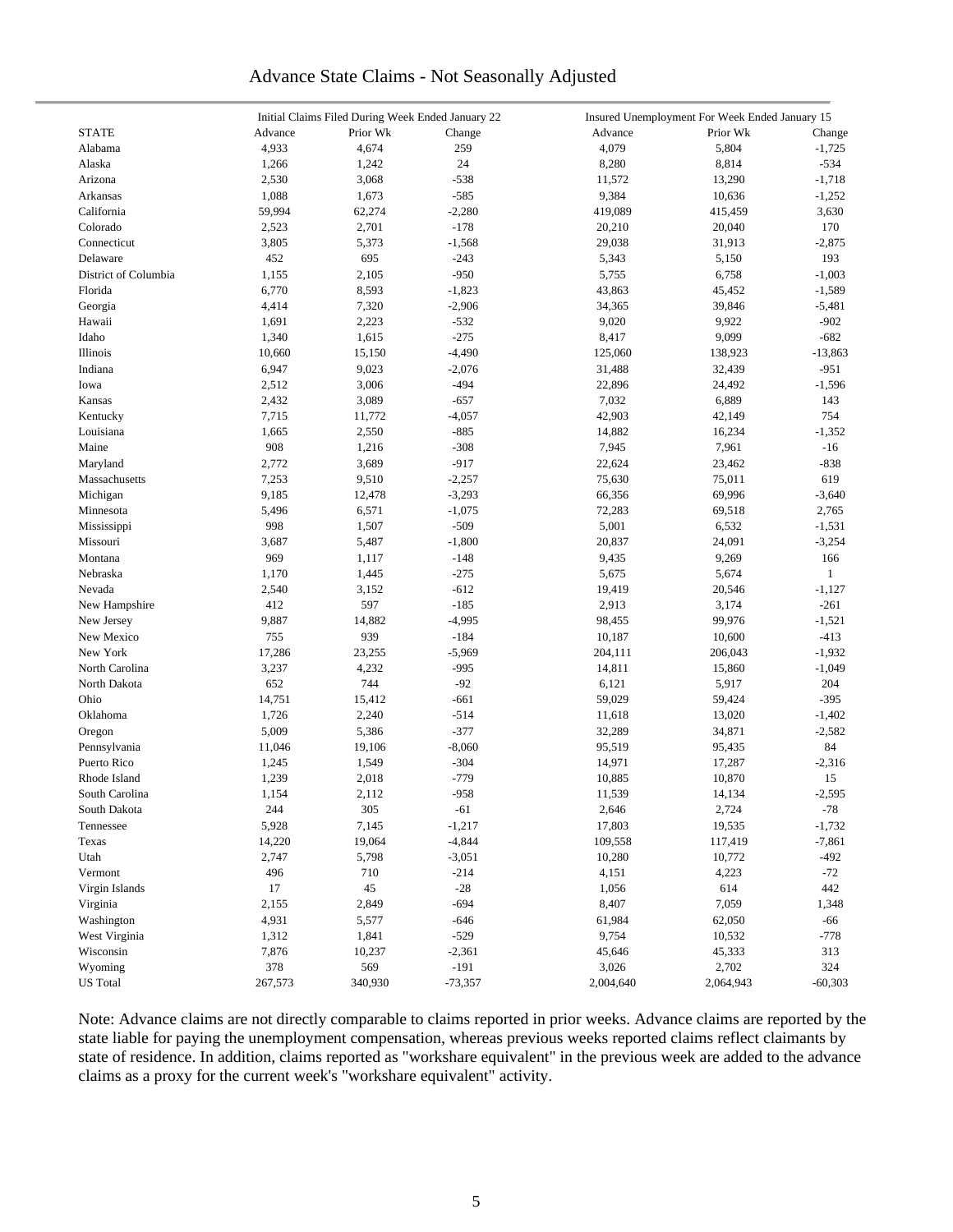# Seasonally Adjusted US Weekly UI Claims (in thousands)

|                        |                | Change<br>from    |         |                | Change<br>from |                      |            |
|------------------------|----------------|-------------------|---------|----------------|----------------|----------------------|------------|
|                        | <b>Initial</b> | <b>Prior</b>      | 4-Week  | <b>Insured</b> | <b>Prior</b>   | 4-Week               |            |
| <b>Week Ending</b>     | <b>Claims</b>  | Week              | Average | Unemployment   | Week           | Average              | <b>IUR</b> |
| January 16, 2021       | 886            | $-18$             | 833.50  | 4,878          | $-183$         | 5,089.75             | 3.4        |
| January 23, 2021       | 836            | $-50$             | 851.75  | 4,791          | $-87$          | 4,992.50             | 3.4        |
| January 30, 2021       | 837            | $\mathbf{1}$      | 865.75  | 4,655          | $-136$         | 4,846.25             | 3.3        |
| February 6, 2021       | 863            | 26                | 855.50  | 4,592          | $-63$          | 4,729.00             | 3.2        |
| February 13, 2021      | 847            | $-16$             | 845.75  | 4,469          | $-123$         | 4,626.75             | 3.1        |
| February 20, 2021      | 747            | $-100$            | 823.50  | 4,383          | $-86$          | 4,524.75             | 3.1        |
| February 27, 2021      | 761            | 14                | 804.50  | 4,157          | $-226$         | 4,400.25             | 2.9        |
| March 6, 2021          | 734            |                   | 772.25  |                | $-34$          |                      | 2.9        |
| March 13, 2021         | 765            | $-27$<br>31       | 751.75  | 4,123<br>3,841 | $-282$         | 4,283.00<br>4,126.00 | 2.7        |
|                        | 658            | $-107$            | 729.50  |                | $-88$          |                      | 2.6        |
| March 20, 2021         |                |                   |         | 3,753          |                | 3,968.50             |            |
| March 27, 2021         | 729            | $71\,$            | 721.50  | 3,717          | $-36$          | 3,858.50             | 2.6        |
| April 3, 2021          | 742            | 13                | 723.50  | 3,708          | $-9$           | 3,754.75             | 2.7        |
| April 10, 2021         | 586            | $-156$            | 678.75  | 3,652          | $-56$          | 3,707.50             | 2.6        |
| April 17, 2021         | 566            | $-20$             | 655.75  | 3,653          | $\mathbf{1}$   | 3,682.50             | 2.6        |
| April 24, 2021         | 590            | 24                | 621.00  | 3,680          | 27             | 3,673.25             | 2.6        |
| May 1, 2021            | 507            | $-83$             | 562.25  | 3,640          | $-40$          | 3,656.25             | 2.6        |
| May 8, 2021            | 478            | $-29$             | 535.25  | 3,738          | 98             | 3,677.75             | 2.7        |
| May 15, 2021           | 444            | $-34$             | 504.75  | 3,611          | $-127$         | 3,667.25             | 2.6        |
| May 22, 2021           | 405            | $-39$             | 458.50  | 3,769          | 158            | 3,689.50             | 2.7        |
| May 29, 2021           | 388            | $-17$             | 428.75  | 3,517          | $-252$         | 3,658.75             | $2.5\,$    |
| June 5, 2021           | 374            | $-14$             | 402.75  | 3,528          | $11\,$         | 3,606.25             | 2.5        |
| June 12, 2021          | 418            | 44                | 396.25  | 3,412          | $-116$         | 3,556.50             | 2.5        |
| June 19, 2021          | 416            | $\textnormal{-}2$ | 399.00  | 3,484          | 72             | 3,485.25             | 2.5        |
| June 26, 2021          | 368            | $-48$             | 394.00  | 3,367          | $-117$         | 3,447.75             | 2.4        |
| July 3, 2021           | 386            | 18                | 397.00  | 3,265          | $-102$         | 3,382.00             | 2.4        |
| July 10, 2021          | 368            | $-18$             | 384.50  | 3,262          | $-3$           | 3,344.50             | 2.4        |
| July 17, 2021          | 424            | 56                | 386.50  | 3,296          | 34             | 3,297.50             | 2.4        |
| July 24, 2021          | 399            | $-25$             | 394.25  | 2,980          | $-316$         | 3,200.75             | 2.2        |
| July 31, 2021          | 387            | $-12$             | 394.50  | 2,899          | $-81$          | 3,109.25             | 2.1        |
| August 7, 2021         | 377            | $-10$             | 396.75  | 2,865          | $-34$          | 3,010.00             | 2.1        |
| August 14, 2021        | 349            | $-28$             | 378.00  | 2,908          | 43             | 2,913.00             | 2.1        |
| August 21, 2021        | 354            | 5                 | 366.75  | 2,805          | $-103$         | 2,869.25             | $2.0\,$    |
| August 28, 2021        | 345            | $-9$              | 356.25  | 2,852          | 47             | 2,857.50             | 2.1        |
| September 4, 2021      | 312            | $-33$             | 340.00  | 2,715          | $-137$         | 2,820.00             | $2.0\,$    |
| September 11, 2021     | 335            | 23                | 336.50  | 2,820          | 105            | 2,798.00             | 2.1        |
| September 18, 2021     | 351            | 16                | 335.75  | 2,811          | $-9$           | 2,799.50             | 2.1        |
| September 25, 2021     | 364            | 13                | 340.50  | 2,727          | -84            | 2,768.25             | $2.0\,$    |
| October 2, 2021        | 329            | $-35$             | 344.75  | 2,603          | $-124$         | 2,740.25             | 1.9        |
| October 9, 2021        | 296            | $-33$             | 335.00  | 2,480          | $-123$         | 2,655.25             | 1.8        |
| October 16, 2021       | 291            | $-5$              | 320.00  | 2,239          | $-241$         | 2,512.25             | 1.7        |
| October 23, 2021       | 283            | $\text{-}8$       | 299.75  | 2,101          | $-138$         | 2,355.75             | 1.6        |
| October 30, 2021       | 271            | $-12$             | 285.25  | 2,209          | 108            | 2,257.25             | 1.6        |
|                        | 269            |                   |         |                |                |                      |            |
| November 6, 2021       |                | $-2$              | 278.50  | 2,109          | $-100$         | 2,164.50             | 1.6        |
| November 13, 2021      | 270            | 1                 | 273.25  | 2,055          | $-54$          | 2,118.50             | 1.5        |
| November 20, 2021      | 194            | $-76$             | 251.00  | 1,954          | $-101$         | 2,081.75             | 1.4        |
| November 27, 2021      | 227            | 33                | 240.00  | 1,999          | 45             | 2,029.25             | 1.5        |
| December 4, 2021       | 188            | $-39$             | 219.75  | 1,867          | $-132$         | 1,968.75             | 1.4        |
| December 11, 2021      | 205            | 17                | 203.50  | 1,856          | $-11$          | 1,919.00             | 1.4        |
| December 18, 2021      | 206            | $\mathbf{1}$      | 206.50  | 1,718          | $-138$         | 1,860.00             | 1.3        |
| December 25, 2021      | 200            | $-6$              | 199.75  | 1,753          | 35             | 1,798.50             | 1.3        |
| January 1, 2022        | 207            | 7                 | 204.50  | 1,555          | $-198$         | 1,720.50             | $1.1\,$    |
| <b>January 8, 2022</b> | 231            | 24                | 211.00  | 1,624          | 69             | 1,662.50             | 1.2        |
| January 15, 2022       | 290            | 59                | 232.00  | 1,675          | 51             | 1,651.75             | 1.2        |
| January 22, 2022       | 260            | $-30$             | 247.00  |                |                |                      |            |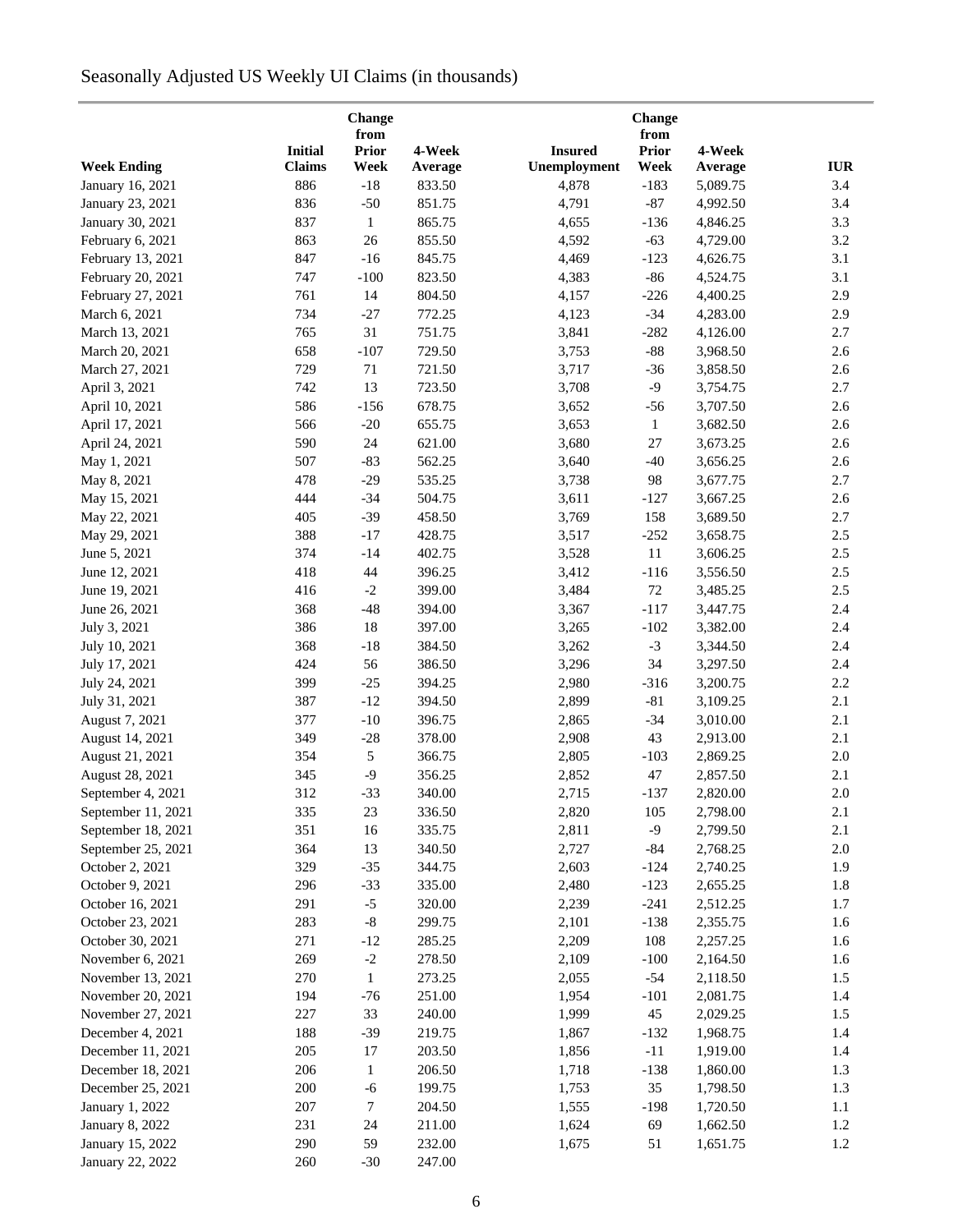| Extended Benefits (EB) Continued Claims - Not Seasonally Adjusted |
|-------------------------------------------------------------------|
|-------------------------------------------------------------------|

|                      |                  | EB Claims Filed During Weeks Ended: |                  |
|----------------------|------------------|-------------------------------------|------------------|
| <b>STATE</b>         | January 8        | January 1                           | Change           |
| Alabama              | $\boldsymbol{0}$ | $\boldsymbol{0}$                    | $\boldsymbol{0}$ |
| Alaska               | $\boldsymbol{0}$ | $\,$ 8 $\,$                         | -8               |
| Arizona              | $\tau$           | 13                                  | -6               |
| Arkansas             | $\boldsymbol{0}$ | $\boldsymbol{0}$                    | $\boldsymbol{0}$ |
| California           | 2,408            | 2,525                               | $-117$           |
| Colorado             | $\mathbf{1}$     | $\mathbf{1}$                        | $\boldsymbol{0}$ |
| Connecticut          | 4,899            | 6,116                               | $-1,217$         |
| Delaware             | $\boldsymbol{0}$ | $\boldsymbol{0}$                    | $\boldsymbol{0}$ |
| District of Columbia | $\mathbf{1}$     | $\mathbf{1}$                        | $\boldsymbol{0}$ |
| Florida              | 90               | 122                                 | $-32$            |
| Georgia              | $\boldsymbol{0}$ | $\boldsymbol{0}$                    | $\boldsymbol{0}$ |
| Hawaii               | 1                | $\boldsymbol{0}$                    | $\mathbf{1}$     |
| Idaho                | $\mathbf{1}$     | $\boldsymbol{0}$                    | $\mathbf{1}$     |
| Illinois             | 67               | 45                                  | 22               |
| Indiana              | $\mathbf{2}$     | 14                                  | $-12$            |
| Iowa                 | $\overline{4}$   | $\mathbf{1}$                        | $\mathfrak{Z}$   |
| Kansas               | $\mathbf{2}$     | 6                                   | $-4$             |
| Kentucky             | $\boldsymbol{0}$ | $\boldsymbol{0}$                    | $\mathbf{0}$     |
| Louisiana            | 5                | 2                                   | 3                |
| Maine                | $\mathfrak{Z}$   | $\sqrt{5}$                          | $-2$             |
| Maryland             | 10               | 13                                  | $-3$             |
| Massachusetts        | $\boldsymbol{0}$ | $\boldsymbol{0}$                    | $\mathbf{0}$     |
| Michigan             | 6                | 35                                  | $-29$            |
| Minnesota            | $\overline{4}$   | $\boldsymbol{0}$                    | $\overline{4}$   |
| Mississippi          | $\,$ 8 $\,$      | 9                                   | $-1$             |
| Missouri             | $\overline{4}$   | $\overline{4}$                      | $\boldsymbol{0}$ |
| Montana              | $\tau$           | $\mathbf{1}$                        | 6                |
| Nebraska             | $\boldsymbol{0}$ | $\boldsymbol{0}$                    | $\boldsymbol{0}$ |
| Nevada               | 6                | 3                                   | $\mathfrak{Z}$   |
| New Hampshire        | $\overline{4}$   | $\overline{4}$                      | $\mathbf{0}$     |
| New Jersey           | 37,105           | 39,898                              | $-2,793$         |
| New Mexico           | 2,789            | 2,980                               | $-191$           |
| New York             | 41               | 84                                  | $-43$            |
| North Carolina       | 16               | 22                                  | -6               |
| North Dakota         | $\boldsymbol{0}$ | $\mathbf{0}$                        | $\boldsymbol{0}$ |
| Ohio                 | 47               | 46                                  | $\mathbf{1}$     |
| Oklahoma             | $\boldsymbol{0}$ | $\boldsymbol{0}$                    | $\boldsymbol{0}$ |
| Oregon               | $\tau$           | $\overline{4}$                      | 3                |
| Pennsylvania         | 123              | 151                                 | $-28$            |
| Puerto Rico          | 114              | 61                                  | 53               |
| Rhode Island         | 3                | $\mathfrak{Z}$                      | $\boldsymbol{0}$ |
| South Carolina       | 12               | 10                                  | $\overline{c}$   |
| South Dakota         | $\boldsymbol{0}$ | $\boldsymbol{0}$                    | $\boldsymbol{0}$ |
| Tennessee            | 13               | $\overline{7}$                      | 6                |
| Texas                | 253              | 295                                 | $-42$            |
| Utah                 | $\mathbf{0}$     | $\mathbf{0}$                        | $\mathbf{0}$     |
| Vermont              | 12               | 15                                  | $-3$             |
| Virgin Islands       | $\boldsymbol{0}$ | $\boldsymbol{0}$                    | $\mathbf{0}$     |
| Virginia             | $\boldsymbol{0}$ | $\boldsymbol{0}$                    | $\mathbf{0}$     |
| Washington           | $\boldsymbol{0}$ | $\overline{4}$                      | $-4$             |
| West Virginia        | 3                | 16                                  | $-13$            |
| Wisconsin            | $18\,$           | $8\,$                               | $10\,$           |
| Wyoming              | $\boldsymbol{0}$ | $\boldsymbol{0}$                    | $\boldsymbol{0}$ |
| <b>US</b> Total      | 48,096           | 52,532                              | $-4,436$         |

Note: Information on the EB program can be found here: [EB Program information](https://oui.doleta.gov/unemploy/extenben.asp)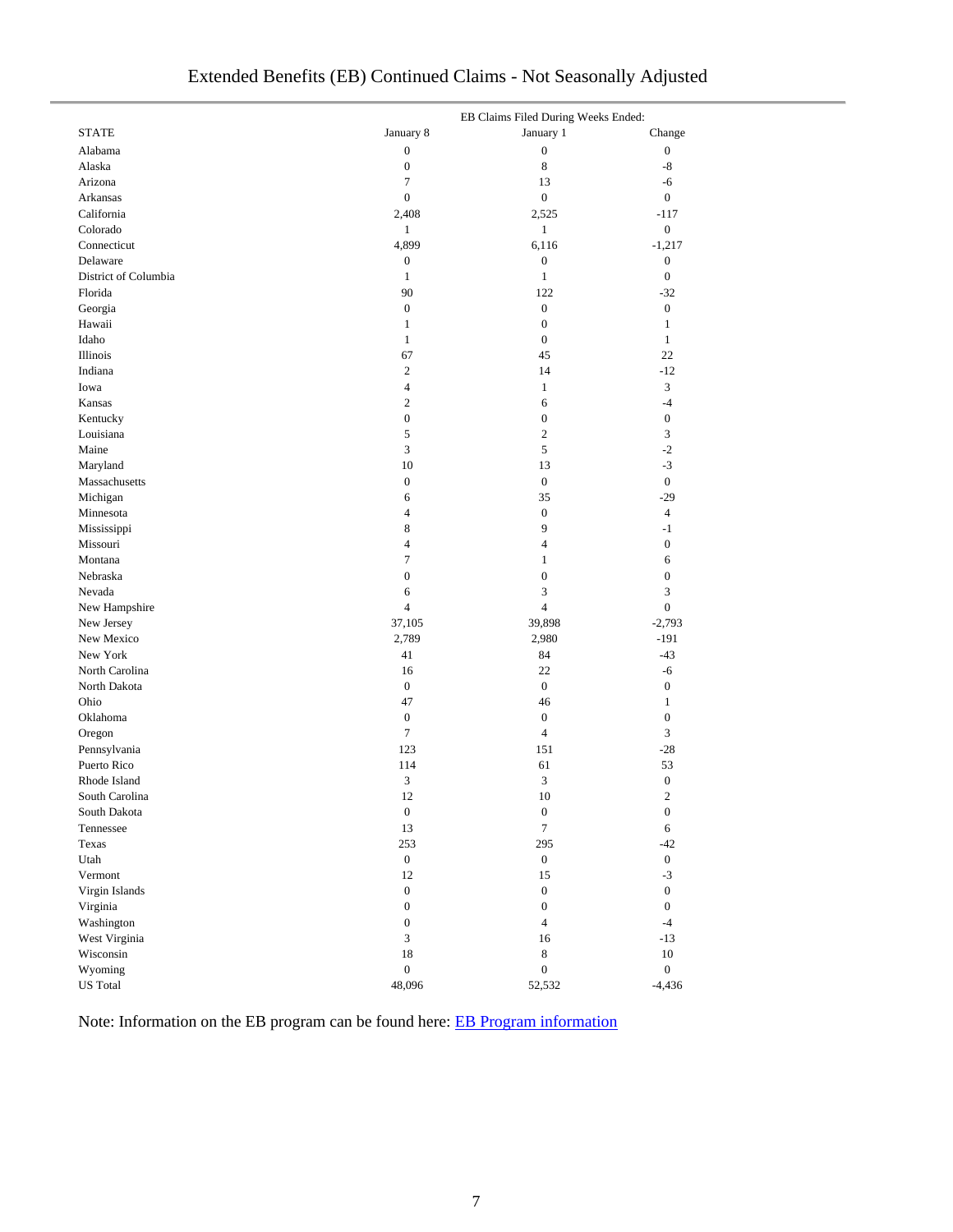#### INITIAL CLAIMS FILED DURING WEEK ENDED JANUARY 15

INSURED UNEMPLOYMENT FOR WEEK ENDED JANUARY 8

|                      |              |                 |                    |                   |                  |               |          |                     |                                   |                   |                  | <b>ALL PROGRAMS</b>                  |
|----------------------|--------------|-----------------|--------------------|-------------------|------------------|---------------|----------|---------------------|-----------------------------------|-------------------|------------------|--------------------------------------|
|                      |              |                 | <b>CHANGE FROM</b> |                   |                  |               |          |                     | <b>CHANGE FROM</b><br><b>YEAR</b> |                   |                  | <b>EXCLUDING</b>                     |
| <b>STATE NAME</b>    | <b>STATE</b> | LAST<br>WEEK    | <b>YEAR</b><br>AGO | UCFE <sup>1</sup> | UCX <sup>1</sup> | <b>STATE</b>  | $(96)^2$ | LAST<br><b>WEEK</b> | AGO                               | UCFE <sup>1</sup> | UCX <sup>1</sup> | <b>RAILROAD</b><br><b>RETIREMENT</b> |
| Alabama              | 4,674        | $-721$          | $-7,306$           | 9                 | 10               | 5,804         | 0.3      | $-1,639$            | $-9,965$                          | 28                | 24               | 5,856                                |
| Alaska               | 1,242        | $-233$          | $-3,660$           | 6                 | $\mathbf{1}$     | 8,814         | 3.1      | -85                 | $-10,287$                         | 157               | 6                | 8,977                                |
| Arizona              | 3,068        | $-249$          | $-8,938$           | 9                 | $\boldsymbol{0}$ | 13,290        | 0.5      | $-687$              | $-58,079$                         | 142               | 18               | 13,450                               |
| Arkansas             | 1,673        | $-323$          | $-3,101$           | $\overline{4}$    | $\boldsymbol{0}$ | 10,636        | 0.9      | $-1,599$            | $-12,067$                         | 48                | 18               | 10,702                               |
| California           | 62,274       | 805             | $-54,968$          | 222               | 92               | 415,459       | 2.6      | 19,967              | $-478,895$                        | 2,045             | 1,025            | 418,529                              |
| Colorado             | 2,701        | $-580$          | $-3,093$           | 7                 | $\,$ 8 $\,$      | 20,040        | 0.8      | 168                 | -69,497                           | 238               | 168              | 20,446                               |
| Connecticut          | 5,373        | $-2,512$        | $-5,190$           | 15                | $\mathbf{1}$     | 31,913        | 2.1      | $-5,322$            | $-53,712$                         | 62                | 52               | 32,027                               |
| Delaware             | 695          | $-95$           | $-2,305$           | $\mathfrak{2}$    | 3                | 5,150         | 1.2      | 152                 | $-8,955$                          | 13                | 6                | 5,169                                |
| District of Columbia | 2,105        | $-871$          | 531                | 10                | $\boldsymbol{0}$ | 6,758         | 1.3      | 470                 | $-18,854$                         | 142               | 1                | 6,901                                |
| Florida              | 8,593        | $-1,510$        | $-30,633$          | 20                | 33               | 45,452        | 0.5      | $-3,135$            | $-111,749$                        | 155               | 189              | 45,796                               |
| Georgia              | 7,320        | $-266$          | $-28,592$          | 35                | 12               | 39,846        | 0.9      | 3,796               | $-132,493$                        | 241               | 132              | 40,219                               |
| Hawaii               | 2,223        | $-613$          | $-2,279$           | 8                 | 9                | 9,922         | 1.9      | $-637$              | $-18,270$                         | 96                | 72               | 10,090                               |
| Idaho                | 1,615        | $-878$          | $-2,099$           | 19                | $\sqrt{2}$       | 9,099         | 1.2      | 239                 | $-4,765$                          | 309               | $\mathfrak{Z}$   | 9,411                                |
| Illinois             | 15,150       | $-1,632$        | $-80,322$          | 8                 | 6                | 138,923       | 2.5      | 25,309              | $-176,402$                        | 421               | 168              | 139,512                              |
| Indiana              | 9,023        | $-2,903$        | $-5,232$           | 12                | 9                | 32,439        | 1.2      | $-283$              | $-59,468$                         | 112               | 49               | 32,600                               |
| Iowa                 | 3,006        | $-1,979$        | $-3,374$           | 5                 | $\overline{4}$   | 24,492        | 1.7      | -49                 | $-21,522$                         | 47                | 27               | 24,566                               |
| Kansas               | 3,089        | $-25$           | $-31,829$          | $\mathbf{1}$      | $\boldsymbol{0}$ | 6,889         | 0.5      | 374                 | $-92,000$                         | 27                | 16               | 6,932                                |
| Kentucky             | 11,772       | 527             | $-160$             | 3                 | $\sqrt{5}$       | 42,149        | 2.3      | $-5,637$            | $-493$                            | 100               | 133              | 42,382                               |
| Louisiana            | 2,550        | $-311$          | $-13,790$          | 5                 | $\overline{4}$   | 16,234        | 0.9      | $-286$              | $-47,654$                         | 47                | 17               | 16,298                               |
| Maine                | 1,216        | $-392$          | $-2,096$           | $\overline{2}$    | $\boldsymbol{0}$ | 7,961         | 1.4      | 474                 | $-9,399$                          | 28                | $\,$ 8 $\,$      | 7,997                                |
| Maryland             | 3,689        | $-803$          | $-27,330$          | 13                | $\overline{4}$   | 23,462        | 1.0      | 59                  | $-53,225$                         | 161               | 98               | 23,721                               |
| Massachusetts        | 9,510        | $-2,027$        | $-17,559$          | 9                 | 10               | 75,011        | 2.3      | $-1,615$            | $-97,675$                         | 131               | 90               | 75,232                               |
| Michigan             | 12,478       | $-5,555$        | $-9,352$           | 9                 | 10               | 69,996        | 1.8      | 10,518              | $-157,938$                        | 160               | 44               | 70,200                               |
| Minnesota            | 6,571        | $-2,928$        | $-7,168$           | 12                | $\overline{4}$   | 69,518        | 2.6      | $-4,556$            | $-68,535$                         | 169               | 75               | 69,762                               |
| Mississippi          | 1,507        | $-274$          | $-6,660$           | 5                 | $\boldsymbol{2}$ | 6,532         | 0.6      | 101                 | $-25,171$                         | 37                | $\,$ 8 $\,$      | 6,577                                |
| Missouri             | 5,487        | $-7,098$        | $-7,354$           | $\mathbf{1}$      | $\mathbf{1}$     | 24,091        | 0.9      | 3,228               | $-32,745$                         | 88                | 19               | 24,198                               |
| Montana              | 1,117        | $-939$          | $-1,175$           | 55                | $\boldsymbol{2}$ | 9,269         | 2.0      | 260                 | $-8,266$                          | 606               | 17               | 9,892                                |
| Nebraska             | 1,445        | $-182$          | $-1,673$           | 5                 | $\mathbf{1}$     | 5,674         | 0.6      | $-34$               | $-10,827$                         | 20                | $\overline{4}$   | 5,698                                |
| Nevada               | 3,152        | $-325$          | $-7,322$           | 9                 | $\mathbf{1}$     | 20,546        | 1.6      | -896                | $-60,649$                         | 128               | 34               | 20,708                               |
| New Hampshire        | 597          | $-35$           | $-3,572$           | $\mathbf{2}$      | $\boldsymbol{0}$ | 3,174         | 0.5      | -529                | $-25,906$                         | 12                | $\mathbf{1}$     | 3,187                                |
| New Jersey           | 14,882       | $-1,643$        | $-1,887$           | 25                | 10               | 99,976        | 2.7      | 1,443               | $-44,187$                         | 271               | 211              | 100,458                              |
| New Mexico           | 939          | $-294$          | $-5,463$           | 7                 | $\mathbf{1}$     | 10,600        | 1.4      | -452                | $-32,796$                         | 236               | 36               | 10,872                               |
| New York             | 23,255       | $-13,854$       | $-38,930$          | 44                | 15               | 206,043       | 2.4      | $-11,673$           | $-243,838$                        | 476               | 282              | 206,801                              |
| North Carolina       | 4,232        | 315             | $-9,885$           | 6                 | $\mathbf{1}$     | 15,860        | 0.4      | $-729$              | $-48,624$                         | 73                | 101              | 16,034                               |
| North Dakota         | 744          | $-692$          | $-1,157$           | $\mathbf{2}$      | $\mathbf{1}$     | 5,917         | 1.5      | 773                 | $-3,279$                          | 10                | $\mathbf{1}$     | 5,928                                |
| Ohio                 | 15,412       | $-2,070$        | $-27,588$          | 10                | 13               | 59,424        | 1.2      | 2,670               | $-148,042$                        | 102               | 114              | 59,640                               |
| Oklahoma             | 2,240        | $-520$          | $-4,904$           | 9                 | $\mathbf{2}$     | 13,020        | 0.9      | $-1,157$            | $-27,039$                         | 64                | 45               | 13,129                               |
| Oregon               | 5,386        | $-4,085$        | $-5,137$           | 59                | 4                | 34,871        | 1.9      | $-7,186$            | $-63,908$                         | 740               | 58               | 35,669                               |
| Pennsylvania         | 19,106       | $-1,054$        | $-13,815$          | 26                | 15               | 95,435        | 1.8      | $-5,144$            | $-252,699$                        | 267               | 81               | 95,783                               |
| Puerto Rico          | 1,549        | 473             | $-145$             | 4                 | $\mathbf{2}$     | 17,287        | 2.1      | 2,391               | $-29,649$                         | 200               | 52               | 17,539                               |
| Rhode Island         | 2,018        | 464             | $-8,779$           | 8                 | $\Omega$         | 10,870        | 2.5      | $-108$              | $-13,110$                         | 38                | 20               | 10,928                               |
| South Carolina       | 2,112        | $-1,944$        | $-4,207$           | $\tau$            | $\sqrt{5}$       | 14,134        | 0.7      | $-2,019$            | $-34,956$                         | 34                | 53               | 14,221                               |
| South Dakota         | 305          | $-252$          | $-445$             | 10                | $\mathbf{1}$     | 2,724         | 0.7      | 128                 | $-2,951$                          | 59                | $\sqrt{4}$       | 2,787                                |
| Tennessee            | 7,145        | $-2,350$        | $-12,173$          | 7                 | 8                | 19,535        | 0.6      | 1,604               | $-33,628$                         | 47                | 18               | 19,600                               |
| Texas                | 19,064       | $-4,773$        | $-36,487$          | 59                | 74               | 117,419       | 1.0      | $-503$              | $-248,066$                        | 577               | 1,109            | 119,105                              |
| Utah                 | 5,798        | $-2,303$        | 2,494              | 80                | 11               | 10,772        | 0.7      | 1,826               | $-5,640$                          | 274               | 14               | 11,060                               |
| Vermont              | 710          | $-198$          | $-1,143$           | $\mathbf{0}$      | $\boldsymbol{0}$ | 4,223         | 1.5      | -68                 | $-9,034$                          | $\boldsymbol{2}$  | $\boldsymbol{0}$ | 4,225                                |
| Virgin Islands       | 45           | $-9$            | $-13$              | $\boldsymbol{0}$  | $\boldsymbol{0}$ | 614           | 1.8      | $80\,$              | $-1,932$                          | $\boldsymbol{0}$  | $\boldsymbol{0}$ | 614                                  |
| Virginia             | 2,849        | 406             | $-18,224$          | 2                 | $\overline{4}$   | 7,059         | 0.2      | $-1,131$            | $-56,780$                         | 39                | 31               | 7,129                                |
| Washington           | 5,577        | $-6,016$        | $-14,824$          | 25                | 24               | 62,050        | 1.9      | $-5,779$            | $-106, 101$                       | 425               | 250              | 62,725                               |
| West Virginia        | 1,841        | $-301$          | $-1,566$           | 5                 | $\sqrt{5}$       | 10,532        | 1.7      | 1,077               | $-11,301$                         | 51                | $25\,$           | 10,608                               |
| Wisconsin            | 10,237       | $-4,191$        | $-6,778$           | 14                | 9                | 45,333        | 1.7      | $-2,678$            | $-58,798$                         | 114               | 17               | 45,464                               |
| Wyoming              | 569          | $-383$          | $-597$             | 8                 | $\boldsymbol{0}$ | 2,702         | 1.1      | 141                 | $-2,406$                          | 61                | $\sqrt{2}$       | 2,765                                |
| Totals               |              | 340,930 -80,201 | $-589,254$         | 939               | 439              | 2,064,943 1.5 |          |                     | 11,632 -3,414,227 10,130 5,046    |                   |                  | 2,080,119                            |

Figures appearing in columns showing over-the-week changes reflect all revisions in data for prior week submitted by state agencies.

- 1. The Unemployment Compensation program for Federal Employees (UCFE) and the Unemployment Compensation for Ex-servicemembers (UCX) exclude claims filed jointly under other programs to avoid duplication.
- 2. Rate is not seasonally adjusted. The source of U.S. total covered employment is BLS.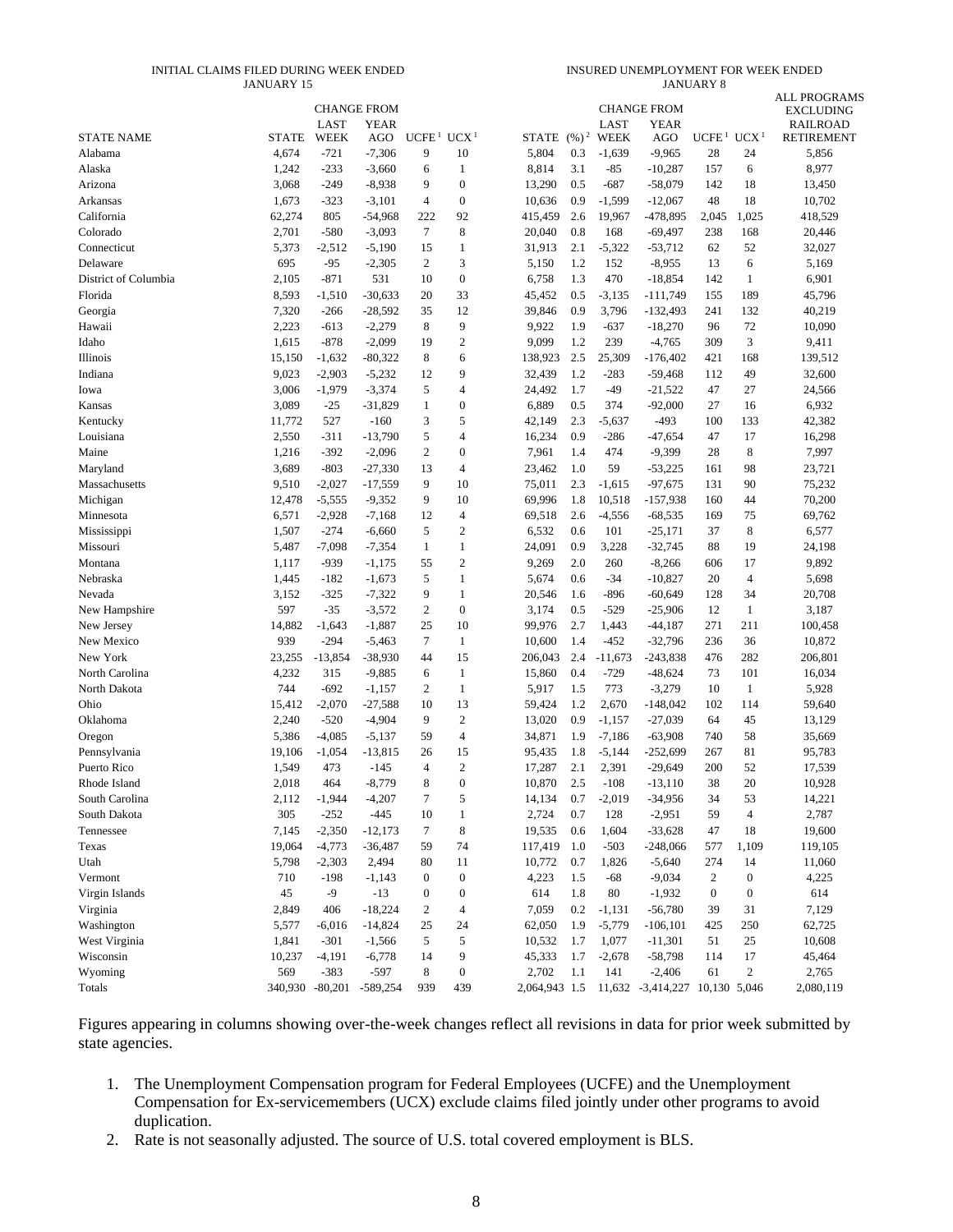# **UNADJUSTED INITIAL CLAIMS FOR WEEK ENDED January 15, 2021**

# STATES WITH AN INCREASE OF MORE THAN 1,000

# **State Change State Supplied Comment**

None

# STATES WITH A DECREASE OF MORE THAN 1,000

| <b>State</b> | Change    | <b>State Supplied Comment</b>                                                                                                                 |
|--------------|-----------|-----------------------------------------------------------------------------------------------------------------------------------------------|
| NY           | $-13,854$ | Fewer layoffs in the transportation and warehousing, construction, and information industries.                                                |
| <b>MO</b>    | $-7,098$  | Fewer layoffs in the manufacturing and administrative and support and waste management and<br>remediation services industries.                |
| <b>WA</b>    | $-6,016$  | No comment.                                                                                                                                   |
| MI           | $-5,555$  | Fewer layoffs in the management of companies and enterprises industry.                                                                        |
| TX           | $-4,773$  | No comment.                                                                                                                                   |
| WI           | $-4,191$  | Fewer layoffs in the transportation and warehousing and construction industries.                                                              |
| <b>OR</b>    | $-4,085$  | No comment.                                                                                                                                   |
| <b>MN</b>    | $-2,928$  | No comment.                                                                                                                                   |
| IN           | $-2,903$  | No comment.                                                                                                                                   |
| <b>CT</b>    | $-2,512$  | No comment.                                                                                                                                   |
| TN           | $-2,350$  | No comment.                                                                                                                                   |
| <b>UT</b>    | $-2,303$  | No comment.                                                                                                                                   |
| OH           | $-2,070$  | No comment.                                                                                                                                   |
| MA           | $-2,027$  | No comment.                                                                                                                                   |
| IA           | $-1,979$  | Fewer layoffs in the construction, manufacturing, and administrative and support and waste<br>management and remediation services industries. |
| <b>SC</b>    | $-1,944$  | No comment.                                                                                                                                   |
| NJ           | $-1,643$  | No comment.                                                                                                                                   |
| IL           | $-1,632$  | No comment.                                                                                                                                   |
| FL           | $-1,510$  | No comment.                                                                                                                                   |
| PA           | $-1,054$  | Fewer layoffs in the transportation and warehousing, construction, administrative and support                                                 |
|              |           | and waste management and remediation services, and accommodation and food services<br>industries.                                             |